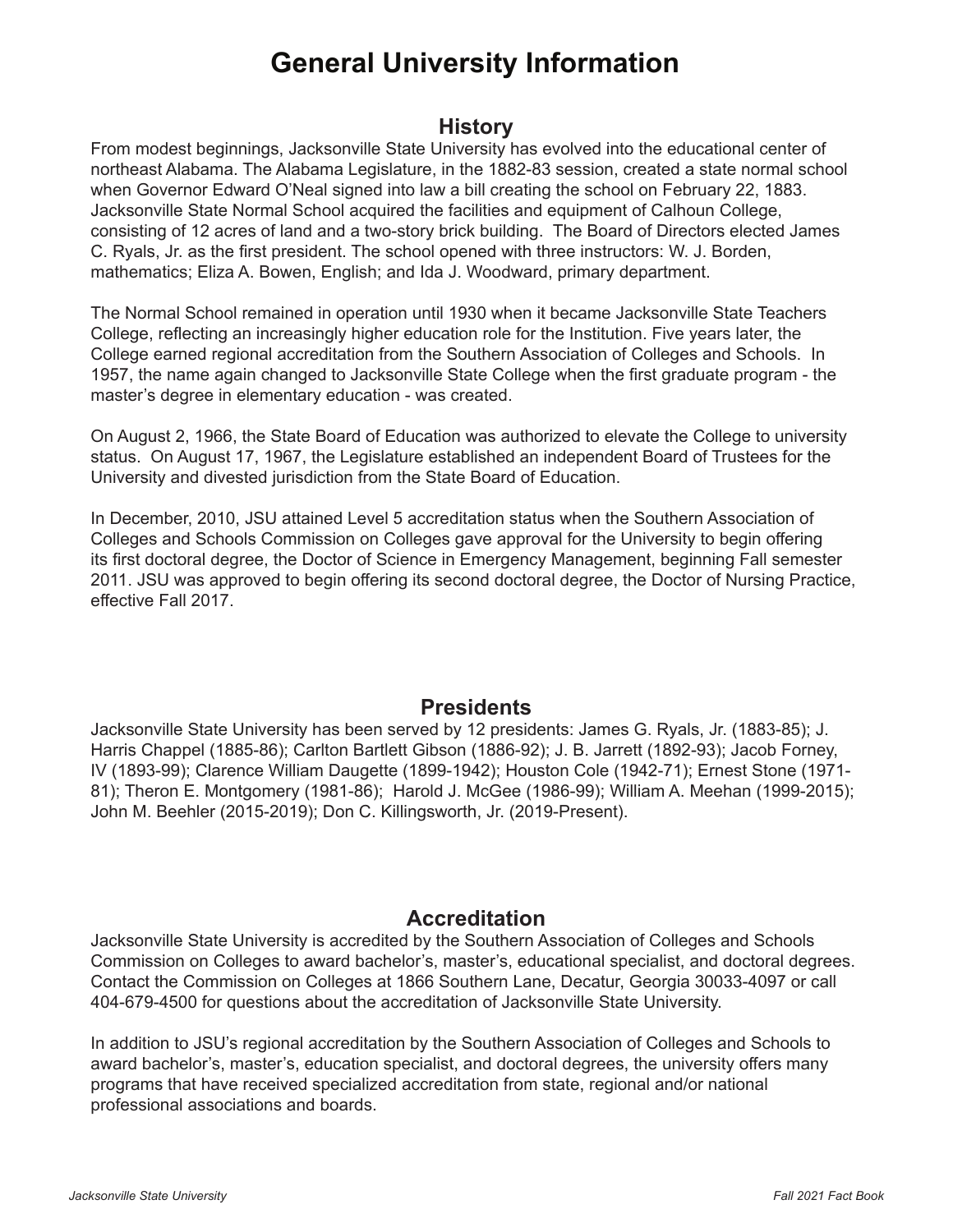# **University Strategic Plan**

### **Vision**

Jacksonville State University will be recognized nationally for excellence in providing a transformational learning environment that supports student success and engagement, regional stewardship and innovation.

### **Mission**

Jacksonville State University, as a learning-centered community, provides distinctive educational, cultural and social experiences to prepare students to be competent, ethical professionals and engaged, responsible, global citizens.

# **Core Values**

Jacksonville State University is committed to:

- Student-Centered Culture
- Excellence
- Transformation
- Innovation
- Engagement
- Stewardship
- Integrity
- Inclusivity

# **Key Strategic Initiatives**

- Increase Enrollment
- Expand Regional Stewardship
- Enhance University Resources
- Expand Innovative Educational Experiences
- Enhance Branding and Marketing
- Enhance Human Capital
- Enhance University Infrastructure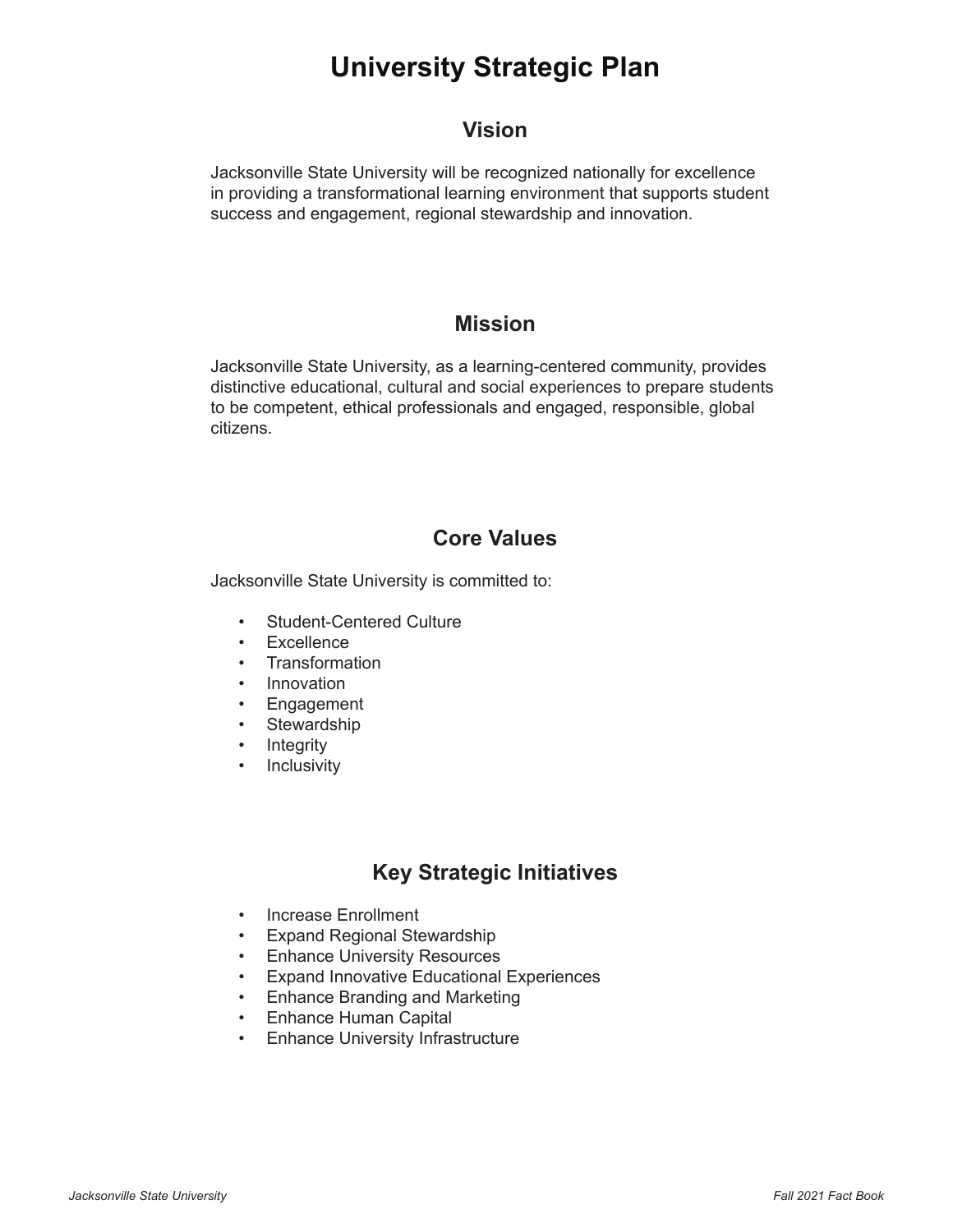# **University Administration**

### **Office of the President**

*Auditor Auditor Clark* University Counsel Contract Counsel Changes and Counsel Changes Changes Changes Changes Changes Changes Changes Public Relations **Buffy** Lockette Government Relations **Contact Contact Contact Contact Contact Contact Contact Contact Contact Contact Contact Contact Contact Contact Contact Contact Contact Contact Contact Contact Contact Contact Contact Contact Contact** 

### **Academic Affairs**

### **Provost and Senior Vice President Christian Shelton Christie Shelton**

 **Vice Provost Joe Walsh** Continuing Education and Outreach Andy Green, Director **Faculty Commons Commons Common Common Common Common Common Common Common Common Common Common Common Common Common Common Common Common Common Common Common Common Common Common Common Common Common Common Common Common C Channing Ford, Dean** Channing Ford, Dean Channing Ford, Dean Undergraduate Studies and Special Programs Lori Owens, Director Online@JSU Chris Casey, Director Institutional Research and Effectiveness Kim Presson, Senior DirectorSponsored Programs Michael Wetherholt, Senior Director **The Provost for Student Success Transform Student Success Filmothy King Student Student Student Student Student**<br>The Student Vice Provost for Advising Transform Student Bayonese **Assistant Vice Provost for Advising Student Success Center Community Community Community Community Debra James, Director Learning Services Courtney Peppers, Director Disability Resources** *Disability Resources Disability Resources* First- and Second-Year Experience The Control of Reaton Glass, Director **Associate Vice Provost Lisa Williams** International House and Programs Chandni Khadka-Walsh, Director

### **College of Arts and Humanities**

**Art and Design Seth Johnson, Department Head Seth Johnson, Department Head Seth Johnson, Department Head Seth Johnson, Department Head Seth Johnson, Department Head** Theatre and Film **Theatre and Film Randy Blades**, Department Head English **Andrea Porter, Department Head** Andrea Porter, Department Head English Language Institute<br>
History and Foreign Languages<br>
History and Foreign Languages<br>
Nick Cates, Director History and Foreign Languages Integrated Studies **Michelle Green, Director** Michelle Green, Director Music Renee Baptiste, Department Head JSU Bands (Marching Southerners, etc.) Ken Bodiford, Director

### **College of Business and Industry Dean** Steven McClung

**Associate Dean William Scroggins** Communication<br>
Christopher McCollough, Department Head<br>
Uulie Staples, Interim Department Head Management and Marketing Brent Cunningham, Department Head Center for Economic Development & Business Research Jennifer Green, Director Center for Manufacturing Support Matt Rosser, Director Small Business Development Center<br>WLJS Radio/Chanticleer

# **President Don C. Killingsworth, Jr.**

University Registrar **Emily White, Registrar** Emily White, Registrar University Library **Victor** Christian Muslim Communication of John-Bauer Graham, Dean

### **Dean Staci Stone** Staci Stone Staci Stone Staci Stone Staci Stone Staci Stone Staci Stone Staci Stone Staci Stone

Dana Ingalsbe, Department Head Julie Staples, Interim Department Head Mike Stedham, Director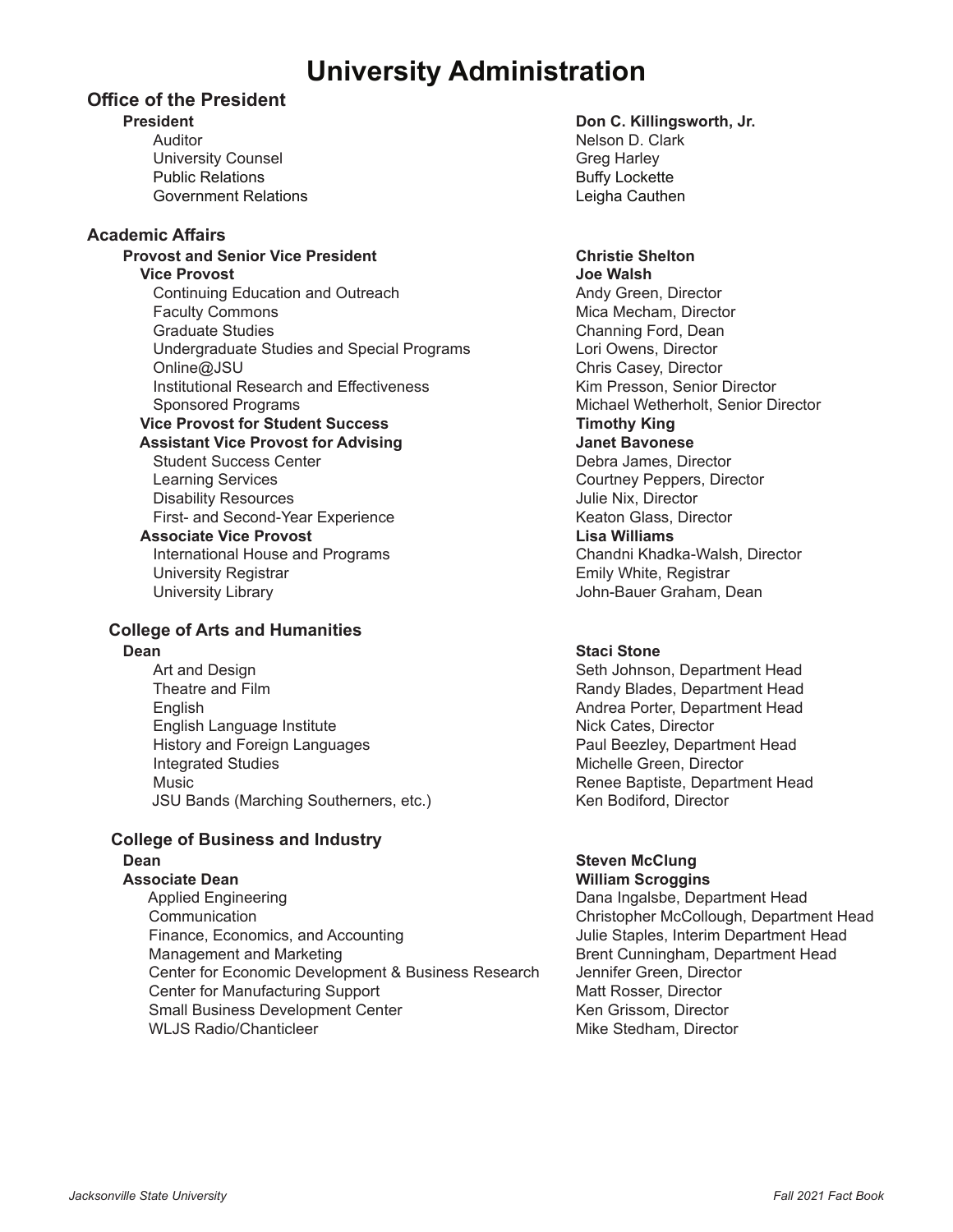# **University Administration (Continued)**

### **College of Education and Professional Studies**

 **Dean Kimberly White** Counseling and Instructional Support Melanie Wallace, Department Head Secondary Education **Stacie Wolfert, Department Head** Stacie Wolbert, Department Head Center for Autism Studies **Kimberly White, Director**  Clinical Experiences Maria Hayes, Coordinator Teacher Education Services **Brandy Russell**, Director In-Service Center TBA, Interim Director Instructional Services Courtney Christopher Harper Child Development Center **Marsh, Elizabeth Center** Jill Marsh, Director

# **College of Health Professions and Wellness Dean Tracey Matthews**

### **Associate Dean/Chief Nursing Administrator** Kinesiology Gina Mabrey, Department Head

Respiratory Therapy<br>
Graduate and Online Academic Services<br>
Graduate and Online Academic Services<br>
Tammy Johnson, Director Graduate and Online Academic Services Academic Services, CHPW, Undergraduate Programs Tricia Nelson, Director Center for Best Practices in Teaching and Learning Melissa Duckett & Andrea Rains, Co-Directors Clinical Services Amber Law, Director Graduate Nursing Programs **Kimberly Helms, Director** Kimberly Helms, Director

### **College of Social and Behavioral Sciences**

Criminal Justice and Forensic Investigation **H. Dean Buttram, Department Head**  Emergency Management and Public Administration Tanveer Islam, Department Head Military Science **LTC Travis Easterling, Dir, Prof of Mil. Science** Sociology and Political Science **H. Dean Buttram, Interim Department Head**  Psychology Maureen Newton, Interim Department Head Social Work Maureen Newton, Department Head Center for Applied Forensics **Mark Hopwood, Director** Mark Hopwood, Director Center for Behavioral Studies Paige McKerchar, Director Center for Best Practices in Law Enforcement Kaleb Littlejohn, Director Center for Disaster Preparedness and Community Resilience Jane Kushma, Director Center for Emergency Preparedness Sky Huang, Director

### **College of Science and Mathematics**

 Biology Lori Hensley, Department Head Chemistry and Geosciences L. Joe Morgan, Department Head Math, Computing and Information Sciences Theorem Superson Jan Case, Department Head Center for Information Security Assurance **Eric Gamess, Director**  Strategic Planning and Special Projects Pete Conroy, Director Herbarium Jimmy Triplett, Curator Planetarium Laura Weinkauf, Coordinator

**Christie Calhoun, Interim Department Head** Family and Consumer Sciences Christi Trucks, Interim Department Head

### **Dean Maureen Newton**

### **Dean Tim Lindblom**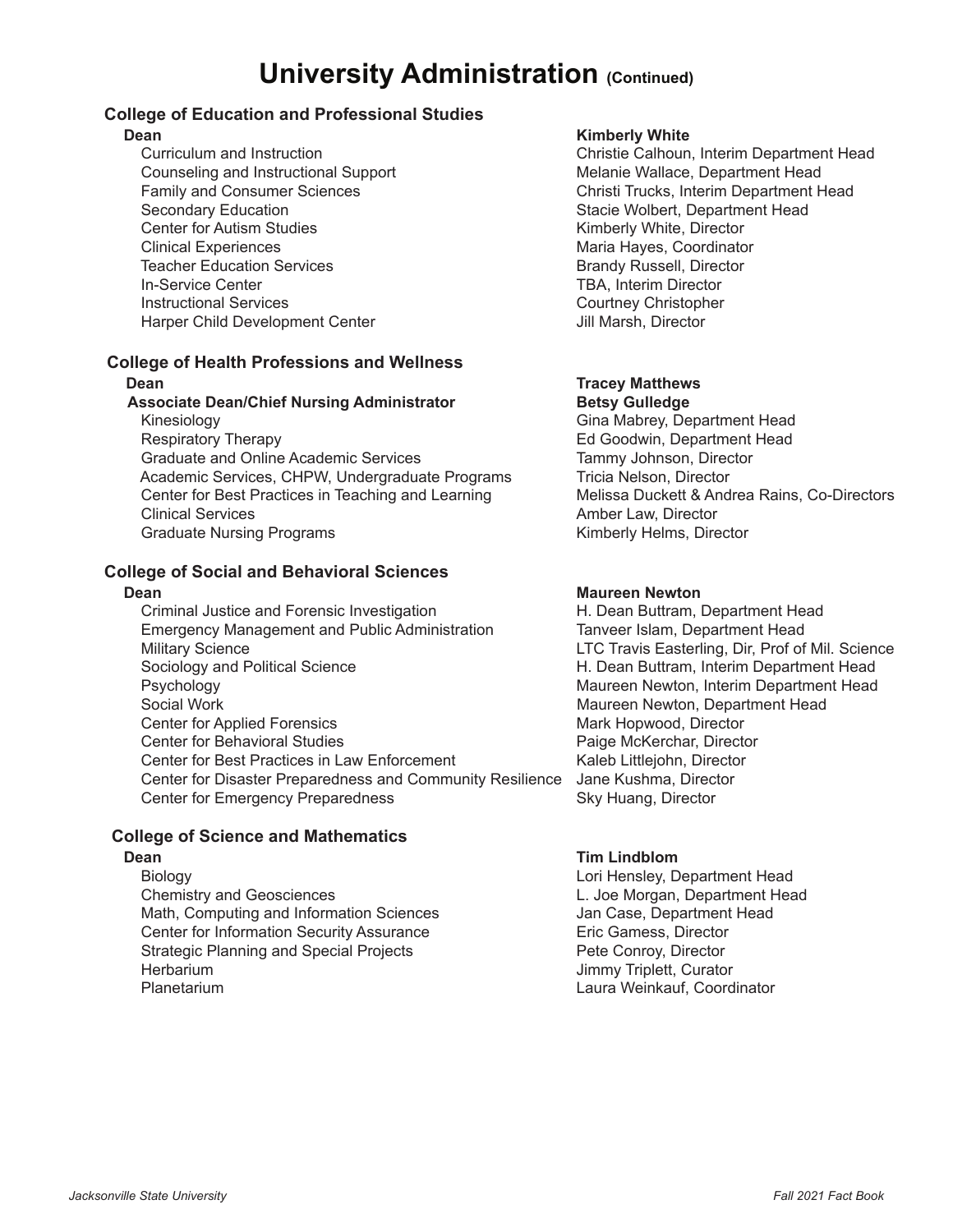# **University Administration (Continued)**

### **Athletics**

### **Director of Athletics Greg Seitz**

Senior Associate Athletic Director Greg Bonds Assistant Athletic Director Academics and SWA Tracy Broom Assistant Athletic Director/Compliance Misty Ray Associate Athletic Director/Media Relations **Fig. 10** Josh Underwood Cheerleading Coach Brett Langston Coordinator of Athletic Operations **Avery Davis** Avery Davis Director of Sports Performance TBA **Head Soccer Coach Neil Macdonald Neil Macdonald Neil Macdonald**  Head Softball Coach Jana McGinnis **Head Trainer Michael Polascik** Michael Polascik Head Baseball Coach **Jim Case** Head Football Coach **John Grass** John Grass Head Men's Basketball Coach **Ray Harper** Ray Harper Head Men's & Women's Golf Coach **Golf Coach Contained Act Contained Act Act Contained Act Contained Act Contained Act O** Head Men's and Women's Tennis Coach Mike Mucci Head Volleyball Coach Todd Garvey Head Women's Basketball Coach **Rick Pietri** Rick Pietri Head Women's & Men's Track/Cross Country Coach Matthew Boone Rifle Team Coach **Ron From Team Act 10** November 2012 19:30 Ron Frost Strength and Conditioning Coach Gavin Hallford Sports Medicine

### **Enrollment Management**

**Vice President Emily Messer**<br>Career Services **Emily Messer**<br>Becca Turner, Financial Aid and Scholarships<br>Military and Post Traditional Student Services Military and Post Traditional Student Services Military and Post Traditional Student Services **Enrollment Initiative/Transfer Pathways Kelly Martin, Director**  Undergraduate Admissions and Recruitment Lauren Findley, Director Marketing and Communication Tim Garner, Chief Marketing Officer

### **Finance and Administration**

Auxilliary Services **Kevin Hoult, Director** Kevin Hoult, Director Camps, Conferences and Motor Pool Trent Sheffield, Assistant Director Capital Planning and Facilities **David Thompson, Director** David Thompson, Director Controller **Anastasia Rodriguez Anastasia Rodriguez**  Human Resources TBA, Director Procurement and Fixed Assets **Denise Hunt, Director** Denise Hunt, Director

### **Information Technology**

Enterprise Information Systems TBA Network Architecture and Infrastructure Support Mark Matthews, Director<br>Systems and Security Matthews, Director Systems and Security Technology Support TBA

**Becca Turner, Director** 

### **Senior Vice President Allyson Barker, Acting Allyson Barker, Acting**

Student Accounts **Alice Wudarczyk, Assistant Controller** 

### **Vice President Vinson Houston**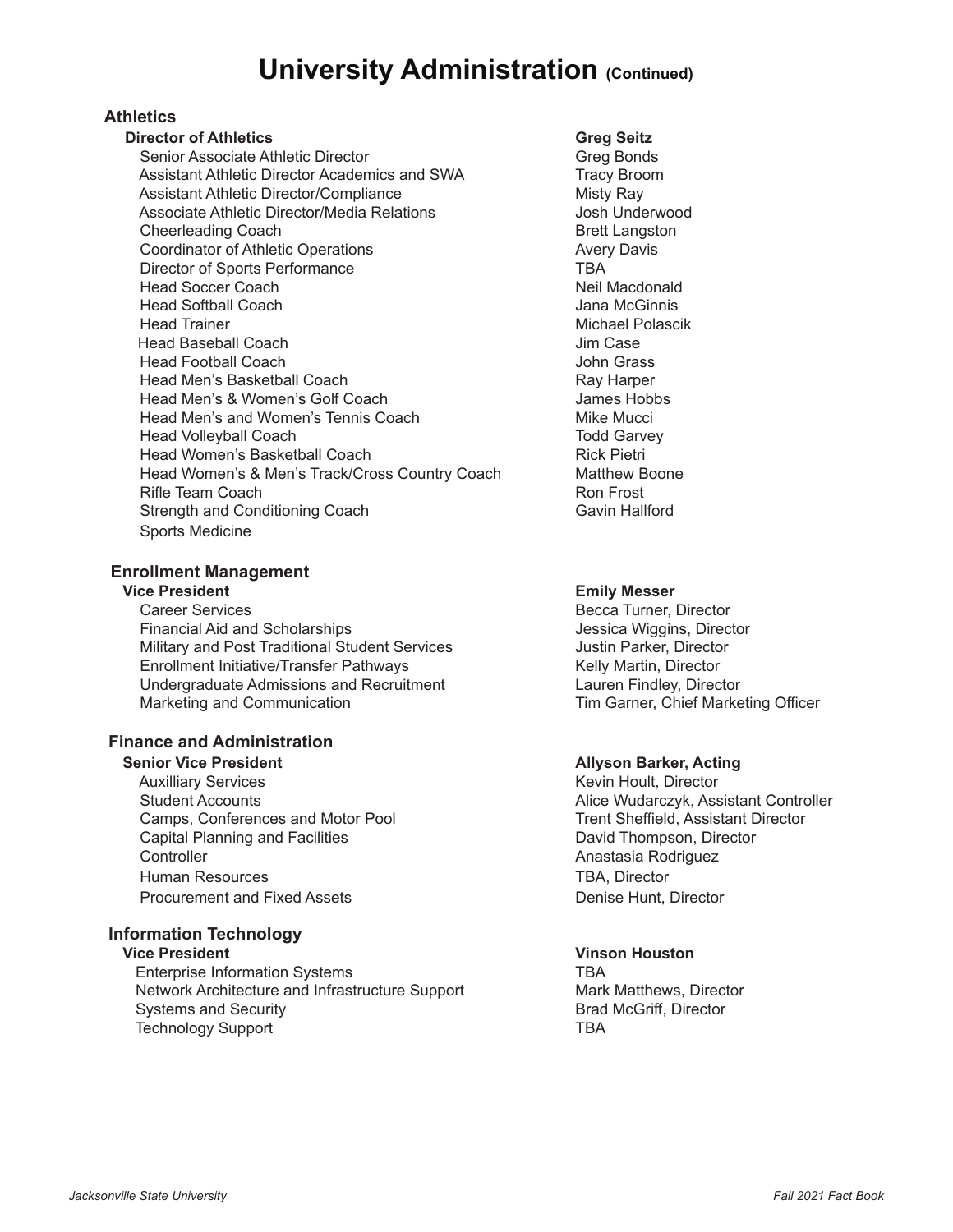# **University Administration (Continued)**

### **Student Affairs**

**Vice President**<br>
Community Standards and Student Ethics<br>
Terry Casey<br>
Jasmin Nunez, Director Community Standards and Student Ethics Counseling and Testing Services **Counseling and Testing Services** Julie Nix, Director **Dean of Students**<br>Diversity and Inclusion and Inclusion and Income and Income and Inclusion and Inclusion and Income and Income Charles Charles Vann Diversity and Inclusion<br>Housing Operations and Residence Life Office on Violence Against Women<br>
Title IX dennifer Argo, Coordinator<br>
Jennifer Argo, Coordinator Title IX<br>
University Police<br>
University Police<br>
2001 - Contract Michael Barton, Director, P University Recreation **Vocal** Community Recreation **Joanna Prociuk, Director** 

# **University Advancement**

**Ce President**<br>  **Vice President**<br>  **Advancement Services**<br> **Advancement Services**<br> **Cassie Ward Director** Advancement Services and Cassie Ward, Director<br>
Alumni Relations<br>
Cassie Ward, Director Alumni Relations<br>
University Development<br>
University Development<br>
Contract Linux Bill Nash, Executive

Brooke Lyon & Rochelle Smith, Directors University Police<br>
RMC/JSU Health Center<br>
Michael Barton, Director, Public Safety Chief Anmarie Chandler, CRNP

Bill Nash, Executive Director